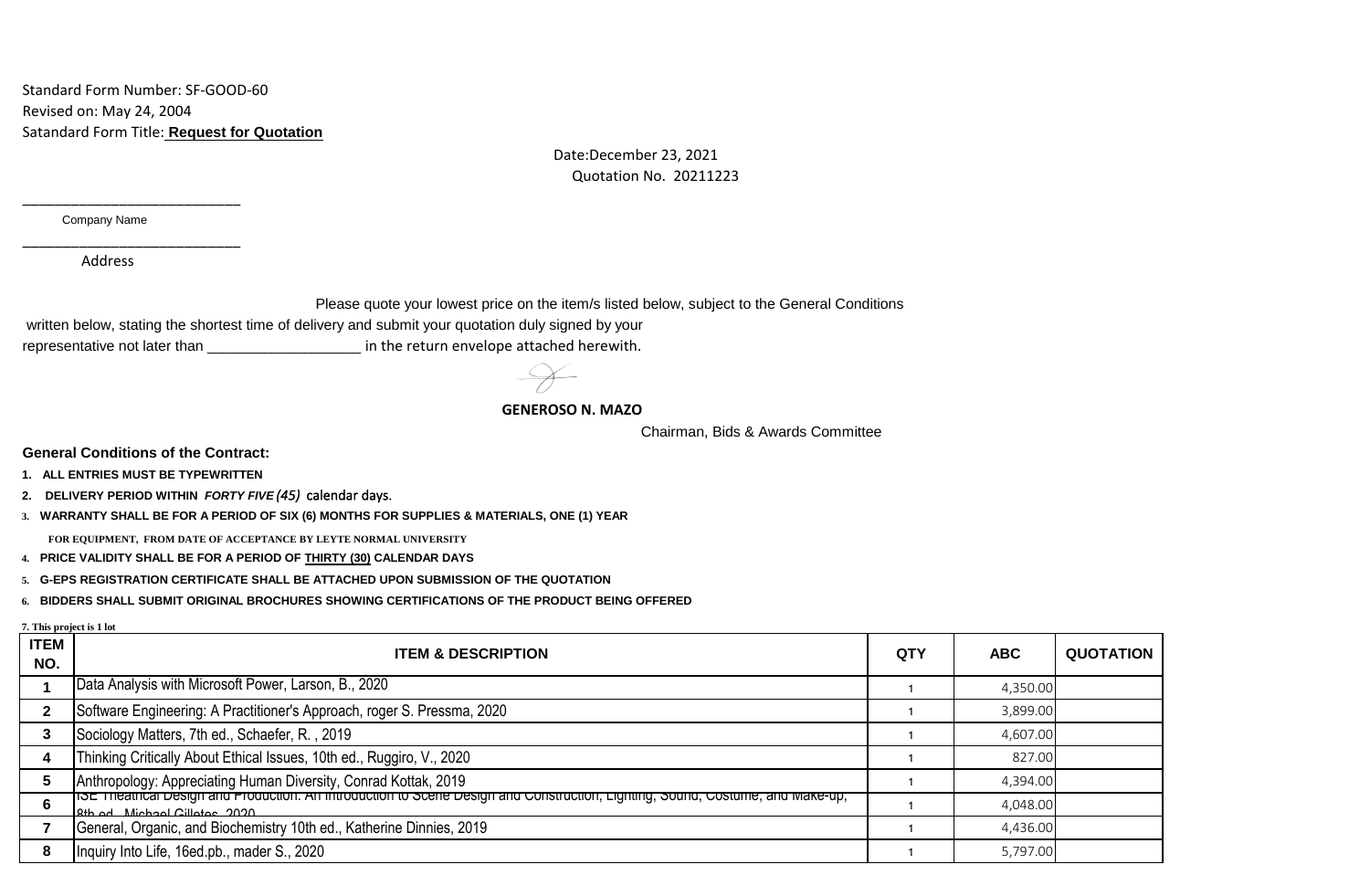| 9  | The Physics of Everyday Phenomena: A Conceptual Introductory to Physics, 9th ed., Griffit, W. T., 2019              | $\mathbf{1}$ | 4,307.00  |  |
|----|---------------------------------------------------------------------------------------------------------------------|--------------|-----------|--|
| 10 | Exploring Geology, reynolds/Johnson, 2019                                                                           | $\mathbf{1}$ | 4,520.00  |  |
| 11 | Principles of Environmental Engineering and Science, Mackenzie, 2020                                                | $\mathbf{1}$ | 4,034.00  |  |
| 12 | Gunstream's Anatomy Physiology lab. Textbook ESS Version, Lapres, 2021                                              | $\mathbf{1}$ | 6,255.00  |  |
| 13 | Essentials of Biology, Mader, 2021                                                                                  | $\mathbf{1}$ | 5,928.00  |  |
| 14 | Principles of Biology, Brooker, 2021                                                                                | $\mathbf{1}$ | 5,895.00  |  |
| 15 | Human Genetics, Lewis, 2021                                                                                         | $\mathbf{1}$ | 6,075.00  |  |
| 16 | Genetics: from genes to genomes, hartwell, 2021                                                                     | $\mathbf{1}$ | 4,995.00  |  |
| 17 | Microbiology: a Systems Approach, Cowan, 2021                                                                       | $\mathbf{1}$ | 5,216.00  |  |
| 18 | Organic Chemistry, Smith, 2020                                                                                      | $\mathbf{1}$ | 5,001.00  |  |
| 19 | Hole's Human Anatomy and Physiology, David Shier, 2019                                                              | $\mathbf{1}$ | 4,346.00  |  |
| 20 | Environmental Biotechnology: Principles and Applications, 2nd ed., Rittman, 2020                                    | $\mathbf{1}$ | 13,500.00 |  |
| 21 | Easy Pre-Calculus Step-by-Step, 2nd ed., Carolyn Wheater, 2019                                                      | $\mathbf{1}$ | 1,462.00  |  |
| 22 | Schaum's Outline of Intermediate Algebra, 3rd ed., Seege/Bailey, 2018                                               | $\mathbf{1}$ | 1,987.00  |  |
| 23 | Schaum's Outline of Precalculus, 4th ed., Fred Safier, 2020                                                         | $\mathbf{1}$ | 2,001.00  |  |
| 24 | Schaum's Outline of probability, random Variables, and Random Processes, 4th ed., Hwei, 2020                        | $\mathbf{1}$ | 2,175.00  |  |
| 25 | Data Mining in Time Series and Streaming Databases, Last/Bunke, 2018                                                | $\mathbf{1}$ | 7,656.00  |  |
| 26 | Integration Calculus, Analysis, and Differential Equations: Techniques, Examples, and Exercises, Marat Markin, 2019 | $\mathbf{1}$ | 5,046.00  |  |
| 27 | Database Systems: Design, Implementation and Management, Mitchell Penn, 2019                                        | $\mathbf{1}$ | 5,700.00  |  |
| 28 | Introduction to Geometry, Lydia McFarland, 2019                                                                     | $\mathbf{1}$ | 5,637.00  |  |
| 29 | Information Technology Project Management 9th e., Kathy Schevable, 2019                                             | $\mathbf{1}$ | 7,650.00  |  |
| 30 | Sociology in Our Times, 11th ed., Kendall, D., 2019                                                                 | $\mathbf{1}$ | 7,650.00  |  |
| 31 | Microeconomics: Principles and Policy, 14th ed., Baumo?Blinder, 2020                                                | $\mathbf{1}$ | 7,395.00  |  |
| 32 | Groups: Process and Practice, 10th ed., Corey, 2018                                                                 | $\mathbf{1}$ | 8,700.00  |  |
| 33 | Introduction to Counseling with DVD, 3G E-Learning, 2020                                                            | $\mathbf{1}$ | 5,700.00  |  |
| 34 | Introduction to Sports Medicine and Athletic Training, Robert C. France, 2020                                       | $\mathbf{1}$ | 9,450.00  |  |
| 35 | Fusion: Integrated Reading and Writing, Book 2, Joh Van Rys, 2019                                                   | $\mathbf{1}$ | 7,650.00  |  |
| 36 | Biology: The Unity and Diversity of Life, Asia edition, 15th ed. Pb., Starr/Taggart, 2019                           | $\mathbf{1}$ | 7,395.00  |  |
| 37 | Exploring Geology, reynolds/Johnson, 2019                                                                           | $\mathbf{1}$ | 4,520.00  |  |
| 38 | Guiding Children's Learning of Mathematics, 13th ed., Tipps, 2018                                                   | $\mathbf{1}$ | 7,565.00  |  |
| 39 | Powerful Social Studies for Elementary Students, 4th ed., Brophy, 2018                                              | $\mathbf{1}$ | 7,565.00  |  |
| 40 | Community of Readers Thematic Approach to Reading, Alexander/Jarrell                                                | $\mathbf{1}$ | 8,096.00  |  |
| 41 | Developing/Administering: Early Childhood Education Programs, Adams/Kronberg/Donley/Lynch                           | $\mathbf{1}$ | 9,000.00  |  |
| 42 | Music for Sight Singing, Benjamin/Horvitt/Nelson/Koozin                                                             | $\mathbf{1}$ | 9,000.00  |  |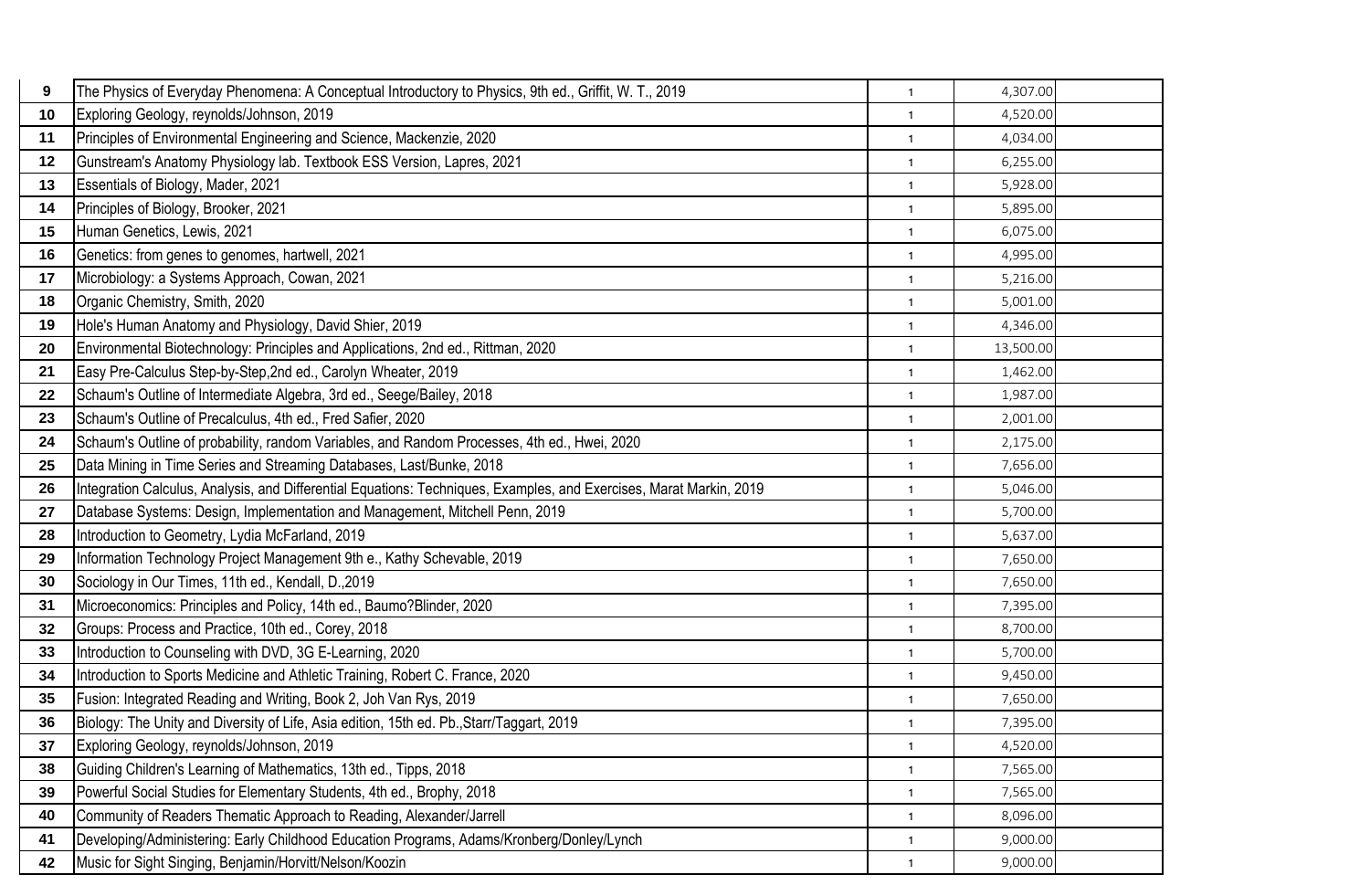| 43 | Stress Management for Life Research-Based Experiential Approach, Olpin/Hesson                                         | $\mathbf{1}$ | 9,000.00  |  |
|----|-----------------------------------------------------------------------------------------------------------------------|--------------|-----------|--|
| 44 | Teaching Primary Science Constructively, Skamp/Preston                                                                | $\mathbf{1}$ | 8,100.00  |  |
| 45 | Teaching Quality Health and Phys Education, Dudley et al.                                                             | $\mathbf{1}$ | 7,763.00  |  |
| 46 | Teaching: Early Childhood, Primary and Secondary, Whitton et al.                                                      | $\mathbf{1}$ | 9,000.00  |  |
| 47 | The Exceptional Child, Allen/Cowdery                                                                                  | $\mathbf{1}$ | 9,000.00  |  |
| 48 | Harmony and Voice leading 5th ed., Aldwell, 2019                                                                      | $\mathbf{1}$ | 9,450.00  |  |
| 49 | Applied Calculus, 7th ed., Waner, 2018                                                                                | $\mathbf{1}$ | 9,135.00  |  |
| 50 | Finite Mathematics, 7th ed., Waner, 2018                                                                              | $\mathbf{1}$ | 9,135.00  |  |
| 51 | Introduction to Statistics and data Analysis, Peck/Olsen, 2020                                                        | $\mathbf{1}$ | 9,450.00  |  |
| 52 | Fundamentals of Management, griffin, 2022                                                                             | $\mathbf{1}$ | 9,000.00  |  |
| 53 | An Introduction to Language, Fromkin, 2022                                                                            | $\mathbf{1}$ | 8,438.00  |  |
| 54 | Organizational Behavior: Managing People and Organization, Griffin, 2021                                              | $\mathbf{1}$ | 9,000.00  |  |
| 55 | Introduction to Data Science: Data Analysius and Prediction Algorithms with R., Rafael Irizarry, 2020                 | $\mathbf{1}$ | 8,846.00  |  |
| 56 | Security, Privacy, and Digital Forensics in the Cloud, Chen, Lei, 2019                                                | $\mathbf{1}$ | 9,570.00  |  |
| 57 | Strategic Information Technology: Best Practices to Drive Digital Transformation                                      | $\mathbf{1}$ | 4,346.00  |  |
| 58 | Cyber Intelligence-Driven Risk: How to Build and Use Cyber Intelligence for Business Risk Decissions, Moore III, 2021 | $\mathbf{1}$ | 4,046.00  |  |
| 59 | Privacy, Regulations, and Cybersecurity: The Essential Business Guide, Moschovitis 2021                               | $\mathbf{1}$ | 4,046.00  |  |
| 60 | Cybersecurity Law, Kosseff, 2020                                                                                      | $\mathbf{1}$ | 10,346.00 |  |
| 61 | Globalization: The Essentials 2nd ed., Ritzer, 2019                                                                   | $\mathbf{1}$ | 4,781.00  |  |
| 62 | Screen Culture: A Global History, Butsch, Richard, 2019                                                               | $1\,$        | 2,345.00  |  |
| 63 | Teaching History, Caferro, 2020                                                                                       | $\mathbf{1}$ | 3,596.00  |  |
| 64 | Economics Geography- a Contemporary Introduction, COE, 2020                                                           | $\mathbf{1}$ | 4,496.00  |  |
| 65 | Essaying the Past-How to Read, Write and Think About History, 4th ed., Cullen, 2021                                   | $\mathbf{1}$ | 2,516.00  |  |
| 66 | The Philosopher's Toolkit- A Compendium of Philosophical Concepts and Methods, 3rd ed., Fosl, 2020                    | $\mathbf{1}$ | 2,156.00  |  |
| 67 | Wistern Civilization- A Brief History, Waibell                                                                        | $\mathbf{1}$ | 4,496.00  |  |
| 68 | Philosophy as a Way of Life-Historical, Contemporary, and Pedagogical Perspective, Ambury, 2020                       | $1\,$        | 3,146.00  |  |
| 69 | What is Philosophy of Science, Rickles, 2020                                                                          | $\mathbf{1}$ | 5,846.00  |  |
| 70 | Systematically Working with Multimodal Data: Research Methods in Multimodal Discourse Analysis, Siquid Norris, 2019   | $1\,$        | 4,781.00  |  |
| 71 | Introducing Second LanguageAcquisition Perspectives and Practices, Hummel, 2021                                       | $\,1\,$      | 4,046.00  |  |
| 72 | What is Literature?: a critical anthology, 2020                                                                       | $\mathbf{1}$ | 4,046.00  |  |
| 73 | English Phonetics and Phonology: An Introduction, CARR, 2020                                                          | $\mathbf{1}$ | 3,866.00  |  |
| 74 | Phonetics-Transcription, Production, Acoustics, and Perception, Reetz, 2020                                           | $\mathbf{1}$ | 4,046.00  |  |
| 75 | Human Genetics and Genomics: a Practical Guide, pb., Bahar taneri, 2020                                               | $1\,$        | 7,200.00  |  |
| 76 | Understanding Physics, 3rd ed. 2020                                                                                   | $\mathbf{1}$ | 6,230.00  |  |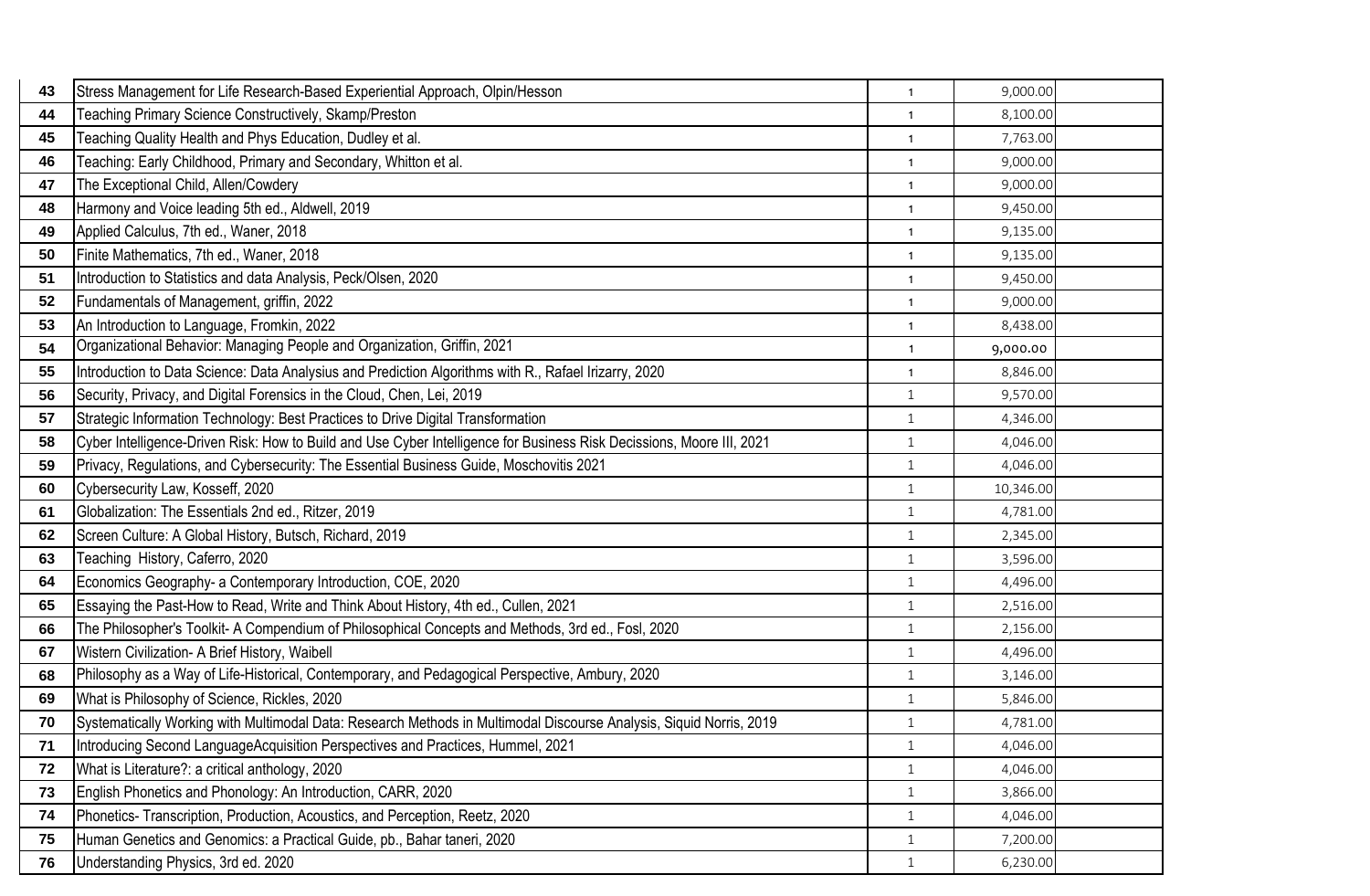| 77  | The Playful Classroom: the Power of Play for All Ages, Dearbury, 2020                                                                                          | $\mathbf{1}$ | 2,696.00  |  |
|-----|----------------------------------------------------------------------------------------------------------------------------------------------------------------|--------------|-----------|--|
| 78  | Teaching in the Online Classroom: Surviving and Thriving in the New Normal, Lemov, 2020                                                                        | $\mathbf{1}$ | 1,800.00  |  |
| 79  | Engaging Learners Through Zoom: Strategies for Virtual Teaching Across Disciplines, Brennan, 2021                                                              | $\mathbf{1}$ | 1,800.00  |  |
| 80  | Multicultural Education: Issues and Perspectives, 10th ed., Banks, 2020                                                                                        | $\mathbf{1}$ | 10,886.00 |  |
| 81  | Global Communication: Theories, Stakeholders and Trends, 5th ed., McPHAIL, 2020                                                                                | $\mathbf{1}$ | 5,846.00  |  |
| 82  | Managing Innovation- Integrating Technological, Market and Organizational Change, 7th ed., (TIDD), 2020                                                        | $\mathbf{1}$ | 5,666.00  |  |
| 83  | Introduction to Information Systems, Rainer, 2020                                                                                                              | $\mathbf{1}$ | 7,200.00  |  |
| 84  | Professional Android, 4th ed., Meier/Lake, 2018                                                                                                                | $\mathbf{1}$ | 4,346.00  |  |
| 85  | Windows Operating Systems Fundamentals, Crystal Panek, 2019                                                                                                    | $\mathbf{1}$ | 3,596.00  |  |
| 86  | Exercises in Media Writing, Filak, V., 2019                                                                                                                    | $\mathbf{1}$ | 4,188.00  |  |
| 87  | Crossing Borders: International Studies for the 21st Century 3rd ed., Chernotsky/Hobb, 2018                                                                    | $\mathbf{1}$ | 8,569.00  |  |
| 88  | Person-Centered Experiential Counseling for Depression 2nd ed., David Murphy, 2019                                                                             | $\mathbf{1}$ | 3,889.00  |  |
| 89  | Theory and Practice of Addiction Counseling, Lassiter, 2018                                                                                                    | $1\,$        | 8,697.00  |  |
| 90  | Key Issues in Special Education Needs, Disability and Inclusion, 3rd ed., Alan Hodkinson, 2019                                                                 | $\mathbf{1}$ | 3,739.00  |  |
| 91  | Parents and Families of Students with Special Needs: Collaborative Across the Age Span, McGinley, 2018                                                         | $\mathbf{1}$ | 7,795.00  |  |
| 92  | Child Development: An Active Learning Approach, Munsch, 2021                                                                                                   | $\mathbf{1}$ | 3,908.00  |  |
| 93  | Conducting Educational Research: Guide to Completing a Thesis, Dissertation, or Action Research Report, Doudah, 2019                                           | $\mathbf{1}$ | 1,990.00  |  |
| 94  | Curriculum Development: A Guide For Educators, Boyle/Charles, 2016                                                                                             | $\mathbf{1}$ | 2,100.00  |  |
| 95  | Curriculum Leadership: Strategies for Development and Implementation, 5th ed., Glatthorn et al., 2018                                                          | $\mathbf{1}$ | 4,250.00  |  |
| 96  | Educational Research: Quantitative, Qualitative, and Mixed Approaches 7th ed., Burke Johnson, 2019                                                             | $\mathbf{1}$ | 3,600.00  |  |
| 97  | Strategic Training and Dervelopment, Berkley/Kaplan, 2019                                                                                                      | $\mathbf{1}$ | 5,370.00  |  |
| 98  | Teaching the Primary Curriculum, Colin Forster/Rachel Epejesi, 2019                                                                                            | $\mathbf{1}$ | 1,870.00  |  |
| 99  | A Step-by Step Introduction to Statistics for Business, 2nd ed., Richard Landers, 2019                                                                         | $1\,$        | 5,626.00  |  |
| 100 | Conducting Health Research: Principles, Process, and Methods, Frederick J. Kviz, 2020                                                                          | $\mathbf{1}$ | 9,575.00  |  |
| 101 | Documentary Research in the Social Sciences, Malcolm Tight, 2019                                                                                               | $\mathbf{1}$ | 4,337.00  |  |
| 102 | Getting Started in your Educational Research: Design, Data Production and Analysis, Clive Opie, 2019                                                           | $\mathbf{1}$ | 3,739.00  |  |
| 103 | <u>iviedia and Communication Research Methods-international Student Edition. An introduction to Qualitative and Quantitative</u><br>Jonracobes Arthur Ass 2020 | $\mathbf{1}$ | 9,724.00  |  |
| 104 | Multilevel Modeling: Applications in STATA ®, IBM ® SPSS ®, SAS (R) andHLM ™, Gerorge David, 2020                                                              | $\mathbf{1}$ | 2,692.00  |  |
| 105 | Netnography: the Essential Guide to Qualitative Social Media Research, Robert Kozinets, 2020                                                                   | $1\,$        | 4,487.00  |  |
| 106 | Partipatory Research: Why and How to Involve People in Research, Dirk Schubotz, 2020                                                                           | $\mathbf{1}$ | 4,337.00  |  |
| 107 | Qualitative Comparative Analysis in Mixed Methods Research and Evaluation, Leila kahwati, 2020                                                                 | $\mathbf{1}$ | 4,487.00  |  |
| 108 | Qualitative Inquiry and research Design: Choosing Among Five Approaches (ISE) 4th ed., Creswell/Poth, 2018                                                     | $\mathbf{1}$ | 8,185.00  |  |
| 109 | Social Research Methods: Qualitative, Quantitative and Mixed Methods Approaches, Sigmund, 2020                                                                 | $\mathbf{1}$ | 5,235.00  |  |
| 110 | Urban Sociology: an Introduction to the Study of Urban Commuinities, Dr. Sudha Menan, 2018                                                                     | $\mathbf{1}$ | 6,379.00  |  |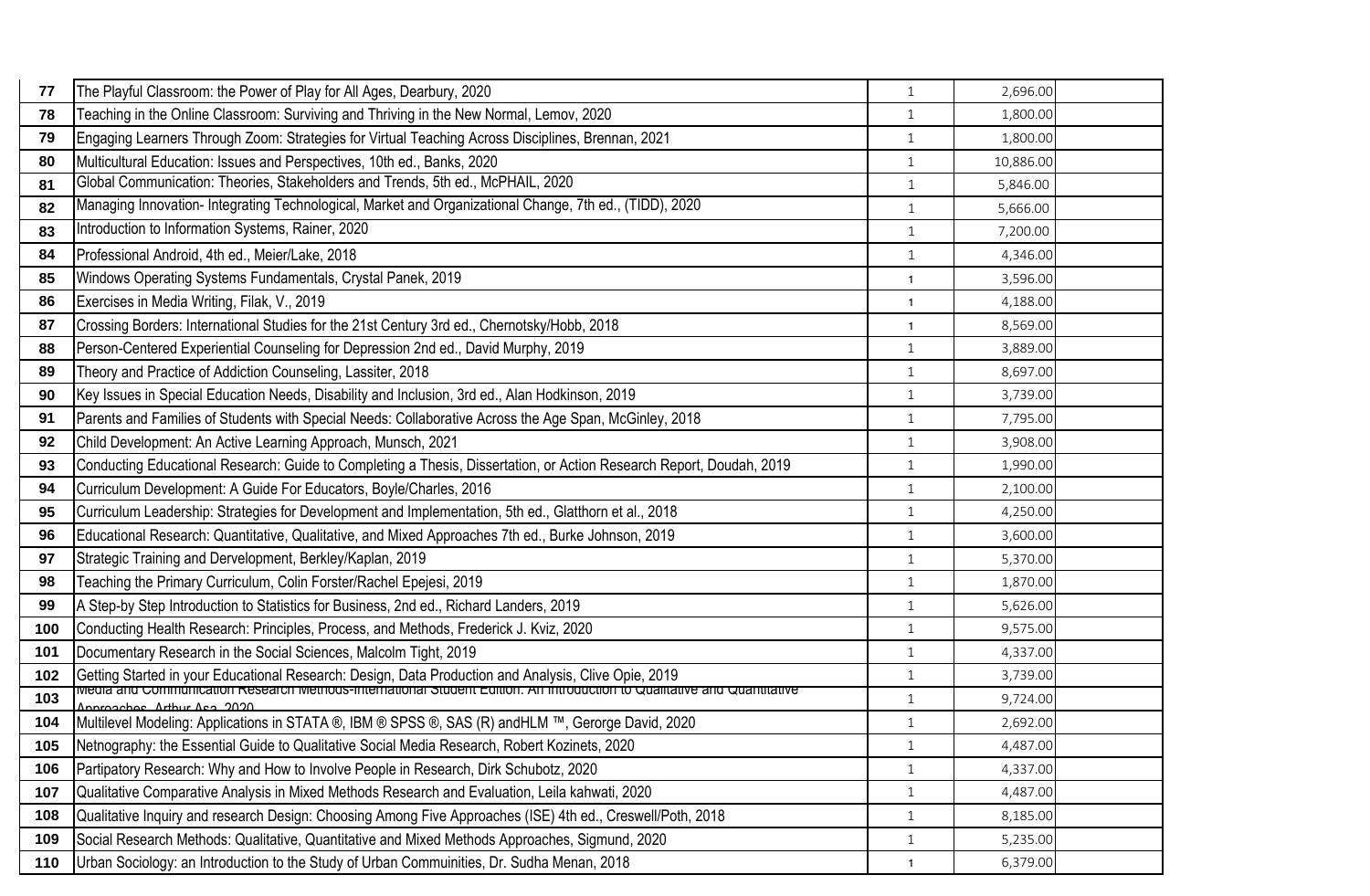| 111 | Sustainability, Cohen, 2020                                                                                                                                                           | $\mathbf{1}$ | 2,246.00 |  |
|-----|---------------------------------------------------------------------------------------------------------------------------------------------------------------------------------------|--------------|----------|--|
| 112 | Feminism and the Politics of Resillience: Essays on Gender, Media and the End of Welfare, Angela Me Robbie, 2020                                                                      | $\mathbf{1}$ | 2,043.00 |  |
| 113 | Gender Theory in Troubled Times, kathleen Lennon, 2020                                                                                                                                | $\mathbf{1}$ | 2,246.00 |  |
| 114 | Language and Gender, Mary Talbot, 2020                                                                                                                                                | $\mathbf{1}$ | 2,426.00 |  |
| 115 | The Meaning of Thought (Gariel), 2020                                                                                                                                                 | $\mathbf{1}$ | 3,150.00 |  |
| 116 | An Introduction to Theories of Learning 10th ed., Matthew H. Obon, 2020                                                                                                               | $\mathbf{1}$ | 7,108.00 |  |
| 117 | Beginning Your Counseling Career: Graduate Preparation and Beyond, Mary Olufunmilan, 2020                                                                                             | $\mathbf{1}$ | 4,241.00 |  |
| 118 | Psychologists, School Counselor, Special Educators, and other Mental Health Professionals 2nd ed., Laura M. Crothers, 2020                                                            | $\mathbf{1}$ | 4,127.00 |  |
| 119 | Art Rooms as Centers for Design Education: Creativity and Innovation in K-12 Classrooms, George Szekely, 2019                                                                         | $\mathbf{1}$ | 4,195.00 |  |
| 120 | Creating Your Dream Elementary Classroom from the Inside Out: A Practical Guide for Teachers, Becky Hunt, 2019                                                                        | $\mathbf{1}$ | 3,062.00 |  |
| 121 | Integrating SEL into Your ELA Curriculum: Practical Lesson Plans for Grade 6-8, John Dacey, 2019                                                                                      | $\mathbf{1}$ | 3,146.00 |  |
| 122 | A Curriculum Guide for Middle Leaders, 2021                                                                                                                                           | $\mathbf{1}$ | 2,500.00 |  |
| 123 | Developmentally Appropriate Curriculum and Instruction, 2021                                                                                                                          | $\mathbf{1}$ | 4,200.00 |  |
| 124 | <b>Essentials for Special Education, 2021</b>                                                                                                                                         | $\mathbf{1}$ | 3,780.00 |  |
| 125 | Inspiring Primary Curriculum Design, 2021                                                                                                                                             | $\mathbf{1}$ | 2,700.00 |  |
| 126 | Leading on Inclusion, 2021                                                                                                                                                            | $\mathbf{1}$ | 2,550.00 |  |
| 127 | Psychoeducational Assessment of Preschool Children, 2020                                                                                                                              | $\mathbf{1}$ | 5,200.00 |  |
| 128 | Purposeful Planning for Learning, 2021                                                                                                                                                | $\mathbf{1}$ | 2,500.00 |  |
| 129 | Remote Learning Strategies for Students with IEPs, 2021                                                                                                                               | $\mathbf{1}$ | 3,100.00 |  |
| 130 | Supporting Early Speech-Language Development, 2021                                                                                                                                    | $\mathbf{1}$ | 2,800.00 |  |
| 131 | Virtual Reality in Curriculum and Pedagogy, 2020<br>Trierapeutic Trampolining for Children and Young People with Special Educational Needs: A Practical Guide to Supporting Emotional | $\mathbf{1}$ | 3,500.00 |  |
| 132 | and Dhucipal Wallboing Ango Anderson 2020                                                                                                                                             | $\mathbf{1}$ | 2,737.00 |  |
| 133 | A Curriculum Guide for Middle Leaders: Intent, Implementation and Impact in Practice, Steward, 2020                                                                                   | $\mathbf{1}$ | 1,500.00 |  |
| 134 | Developing Teachers' Assessment Capacity, DeLuca/Johnson, 2018                                                                                                                        | $\mathbf{1}$ | 2,700.00 |  |
| 135 | Education System Design: Foundations, Policy Options and Consequences, Hudson et al, 2020                                                                                             | $\mathbf{1}$ | 2,200.00 |  |
| 136 | Essentials of Special education: What educators Need to Know, Frank/Richard 2021                                                                                                      | $\mathbf{1}$ | 2,300.00 |  |
| 137 | Foundations of Primary Mathematics Education: An Introduction to Curriculum, pedagogy and content, West/Budgen, 2019                                                                  | $\mathbf{1}$ | 6,350.00 |  |
| 138 | Inclusive Teaching in a Nutshell: A Visual Guide for Busy Teachers, Rachel Cosgrove, 2020                                                                                             | $\mathbf{1}$ | 1,950.00 |  |
| 139 | Numeracy Across the Curriculum, Merrilyn Goos et al, 2018                                                                                                                             | $\mathbf{1}$ | 6,350.00 |  |
| 140 | Perspectives on Athlete-Centered Coaching, Shane Pill, 2018                                                                                                                           | $\mathbf{1}$ | 3,613.00 |  |
| 141 | Quantitative Analysis of Quistionnaires: Techniques to Explore Structures and Relationship, Steve Humble, 2020                                                                        | $\mathbf{1}$ | 2,948.00 |  |
| 142 | Reseach Methodology for Social Sciences, Giri/Biswas, 2019                                                                                                                            | $\mathbf{1}$ | 3,837.00 |  |
| 143 | Research methods for Classroom Discourse, Ingram/Elliott, 2020                                                                                                                        | $\mathbf{1}$ | 2,840.00 |  |
| 144 | Management (Draft), 2022                                                                                                                                                              | $\mathbf{1}$ | 9,000.00 |  |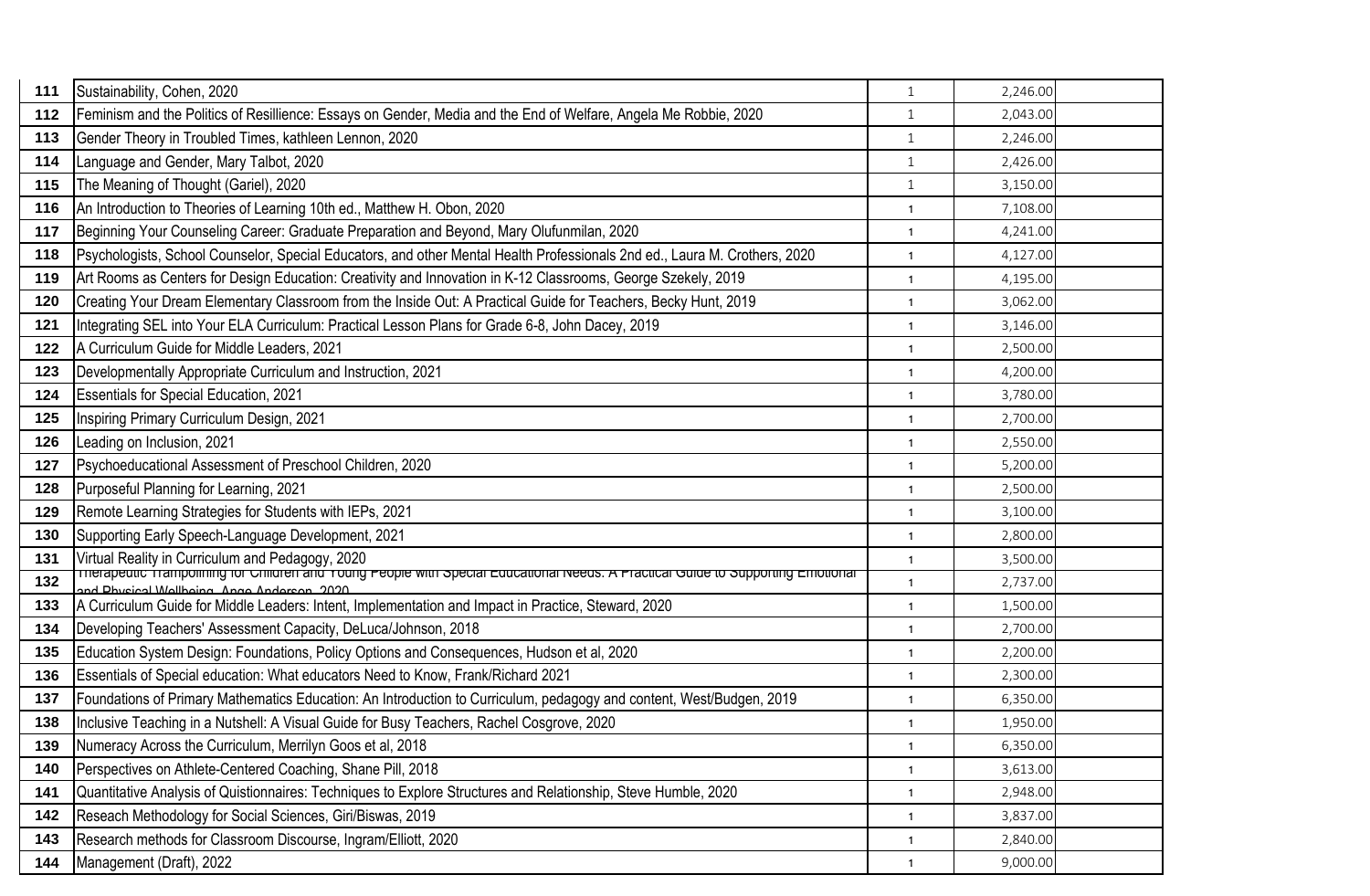| 145 | The Human Rights to a Healthy Environment, Knox/Pejan, 2018                                                                       | $\mathbf{1}$ | 2,609.00 |  |
|-----|-----------------------------------------------------------------------------------------------------------------------------------|--------------|----------|--|
| 146 | The International Law on Climate Change, Benoit Mayer, 2018                                                                       | $\mathbf{1}$ | 3,479.00 |  |
| 147 | Bilingualism in Action: Theory and Practice, Luna, 2019                                                                           | $\mathbf{1}$ | 2,375.00 |  |
| 148 | Textbook in Second Language Writing: Context and Issues, 2nd ed., Huland/Hylani, 2019                                             | $\mathbf{1}$ | 3,079.00 |  |
| 149 | Global Englishes for Language Teaching, Rose/Galloway, 2019                                                                       | $\mathbf{1}$ | 3,079.00 |  |
| 150 | Key Questions in Second Language Acquisition: An Introduction, Vanpatten, 2020                                                    | $\mathbf{1}$ | 2,903.00 |  |
| 151 | Second Language Writing, 2nd ed., Ken Hyland, 2019                                                                                | $\mathbf{1}$ | 1,712.00 |  |
| 152 | The Early Childhood Curriculum, 2020                                                                                              | $\mathbf{1}$ | 4,680.00 |  |
| 153 | Introduction to Applied Linear Algebra: Vectors, Matrices, and Least Squares, Boyd, 2018                                          | $\mathbf{1}$ | 4,399.00 |  |
| 154 | Advanced Research Methods for the Social and Behavioral Sciences, Edlund, 2019                                                    | $\mathbf{1}$ | 5,280.00 |  |
| 155 | Sociology: World edition, 3.G. Learning, 2019                                                                                     | $\mathbf{1}$ | 4,950.00 |  |
| 156 | The Contemporary World with DVD, pb., 3G E-Learning, 2018                                                                         | $\mathbf{1}$ | 4,950.00 |  |
| 157 | Core Concepts in Chemistry: Units and Measurement with DVD, 2020                                                                  | $\mathbf{1}$ | 4,950.00 |  |
| 158 | Analytical Chemistry with DVD, 3G E-Learning, 2020                                                                                | $\mathbf{1}$ | 5,700.00 |  |
| 159 | Linear Algebra, 3G E-Learning, 2020                                                                                               | $\mathbf{1}$ | 4,950.00 |  |
| 160 | Theory, Practice and techniques in Geometry, 3G E-Learning, 2018                                                                  | $\mathbf{1}$ | 3,950.00 |  |
| 161 | Domestic Violence and abuse: a Reference Handbook, Laura Finley, 2020                                                             | $\mathbf{1}$ | 5,890.00 |  |
| 162 | Navigating Trans and Complex Gender Identities, Geen/Hoskin, 2020                                                                 | $\mathbf{1}$ | 2,045.00 |  |
| 163 | Toward an Inclusive Creative Writing: Treshold Concepts to Guide the Literary Writing Curriculum, Janelle Adsit, 2019             | $\mathbf{1}$ | 4,300.00 |  |
| 164 | How to be an Outstanding Primary Middle Leader (Outstanding Teaching), Zoe Paramour, 2018                                         | $\mathbf{1}$ | 1,911.00 |  |
| 165 | Research methods for Classroom Discourse, Ingram/Elliott, 2020                                                                    | $\mathbf{1}$ | 2,840.00 |  |
| 166 | Disorder Deproccion Anvioty and other Emotional Consitivities Carol Lazier 2018                                                   | $\mathbf{1}$ | 3,008.00 |  |
| 167 | Supporting Toddlers Wellbeing in Early Years Setting: Strategies and Tools for Practitioners and Teachers, Heler Sutherland, 2018 | $\mathbf{1}$ | 2,223.00 |  |
| 168 | Applied Sports Mechanics (Keycode Letter Enclosed) 4th ed., Brendan Burkett, 2019                                                 | $\mathbf{1}$ | 6,794.00 |  |
| 169 | Brain Compatible Dance Education (Keycode Letter Enclosed), Anne Green, 2019                                                      | $\mathbf{1}$ | 5,590.00 |  |
| 170 | Management Strategies in Athletics Training, Konin/Ray I, 2019                                                                    | $\mathbf{1}$ | 8,514.00 |  |
| 171 | Applied Sport Mechanics (Keycode Letter Enclosed) 4th ed., Brendan Burkett, 2019                                                  | $\mathbf{1}$ | 6,794.00 |  |
| 172 | Athletic Training and Performance, Tom Donnelly, 2018                                                                             | $\mathbf{1}$ | 4,500.00 |  |
| 173 | Learning Disabilities and Challenging Behaviors: Classroom Management, Matt Keaton, 2020                                          | $\mathbf{1}$ | 5,700.00 |  |
| 174 | Sport Facility and Event Management, Aicher Newsland, 2020                                                                        | $\mathbf{1}$ | 9,060.00 |  |
| 175 | Introduction to Epidemiology 8th ed., Merrill, R., 2021                                                                           | $\mathbf{1}$ | 7,388.00 |  |
| 176 | Expressing the Self: Cultural Diversity and Cognitive Universals, Huang, 2018                                                     | $\mathbf{1}$ | 5,785.00 |  |
| 177 | Language Course Planning, North/Angelova, 2018                                                                                    | $\mathbf{1}$ | 4,192.00 |  |
| 178 | Comparative Literature: A Very Short Introduction, Hutchinson, 2018                                                               | $\mathbf{1}$ | 712.00   |  |